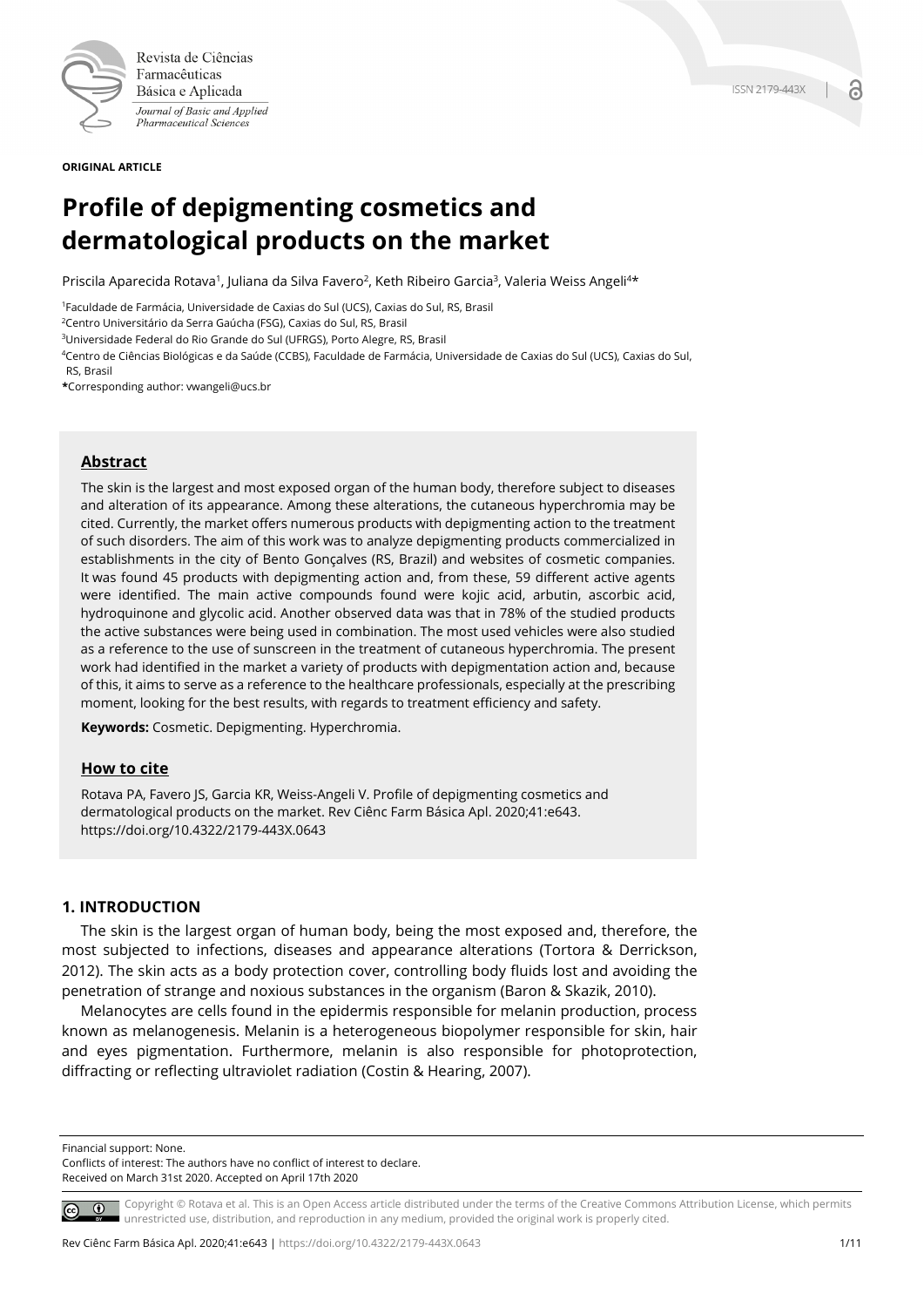Melanogenesis is regulated by the enzyme tyrosinase, synthesized in the rough endoplasmic reticulum of the melanocyte, and then transferred to its Golgi complex. The enzyme tyrosinase oxidizes tyrosine to dihydroxyphenylalanine (DOPA) and this one oxidizes to dopaquinone in which these chemical reactions occur in melanosomes. When melanosomes are filled with pigment, melanocytes transfer the melanosomes to keratinocytes where they are metabolized. The presence or absence of cysteine determines feomelanin (yellow/red pigment) or eumelanin (brown/black pigment) formation (Miot et al., 2007). Figure 1 shows a scheme of melanin synthesis.



**Figure 1:** Melanogenesis representative scheme. DOPA (dihydroxyphenylalanine); DHI (dihydroxyindole); DHICA (2 carboxilic acid dihydroxyindole); TRP (tyrosinase-related protein) (Videira et al., 2013).

Melanogenesis is a process that can suffer interferences by different factors, such as genetic, hormonal and physical (ultraviolet radiation) factors. In addition, the use of facial and body moisturizers, beautification or cutaneous medical treatments may also influence this process (Costin & Hearing, 2007). Among the aforementioned factors, the skin exposure to ultraviolet radiation can cause hyperpigmentation disorders, photoaging, suntan and photocarcinogenesis (Costin & Hearing, 2007).

The disorganized melanin production may lead to possible dyschromia, which contributes to cutaneous hypo- or hyper- pigmentations, which characteristics differ between each other, considering the appearance, treatment and/or visual aspects (Brenner & Hearing, 2009). Hyperpigmentation, also called hyperchromia, results of the excess of melanin production and pigment accumulation, resulting in areas where the skin will have a darker shade. It usually occurs with higher frequency than hypopigmentation, known as hypochromia (deficiency in melanin production) (Marques et al., 2011). Melasma and postinflammatory hyperpigmentation are examples of the cutaneous hyperchromia. The melasma is related to hormonal changes and manifests, use of oral contraceptives, a combination of other triggers such as sun exposure, genetic factors including skin type, and other unknown factors (Gold & Biron, 2011).

Several substances are currently used for hyperchromia treatment, and may be used alone or in combination with other substances. Examples are: hydroquinone, arbutin (natural b-glycoside of hydroquinone) or arbutin-rich plant extracts. Depigmenting or skin whitening agents act by different mechanisms and are available in the market in several presentation forms, such as gels, lotions, etc (Marques et al., 2011; Gold & Biron 2011). The most common mechanism of depigmenting agents is to reduce or inhibit the enzyme tyrosinase, thereby diminishing melanin synthesis (Balbinot & Agnes, 2012).

Based on what has been already presented, the goal of this study was to perform a research on drugstores in the city of Bento Gonçalves (RS, Brazil) and on websites of cosmetic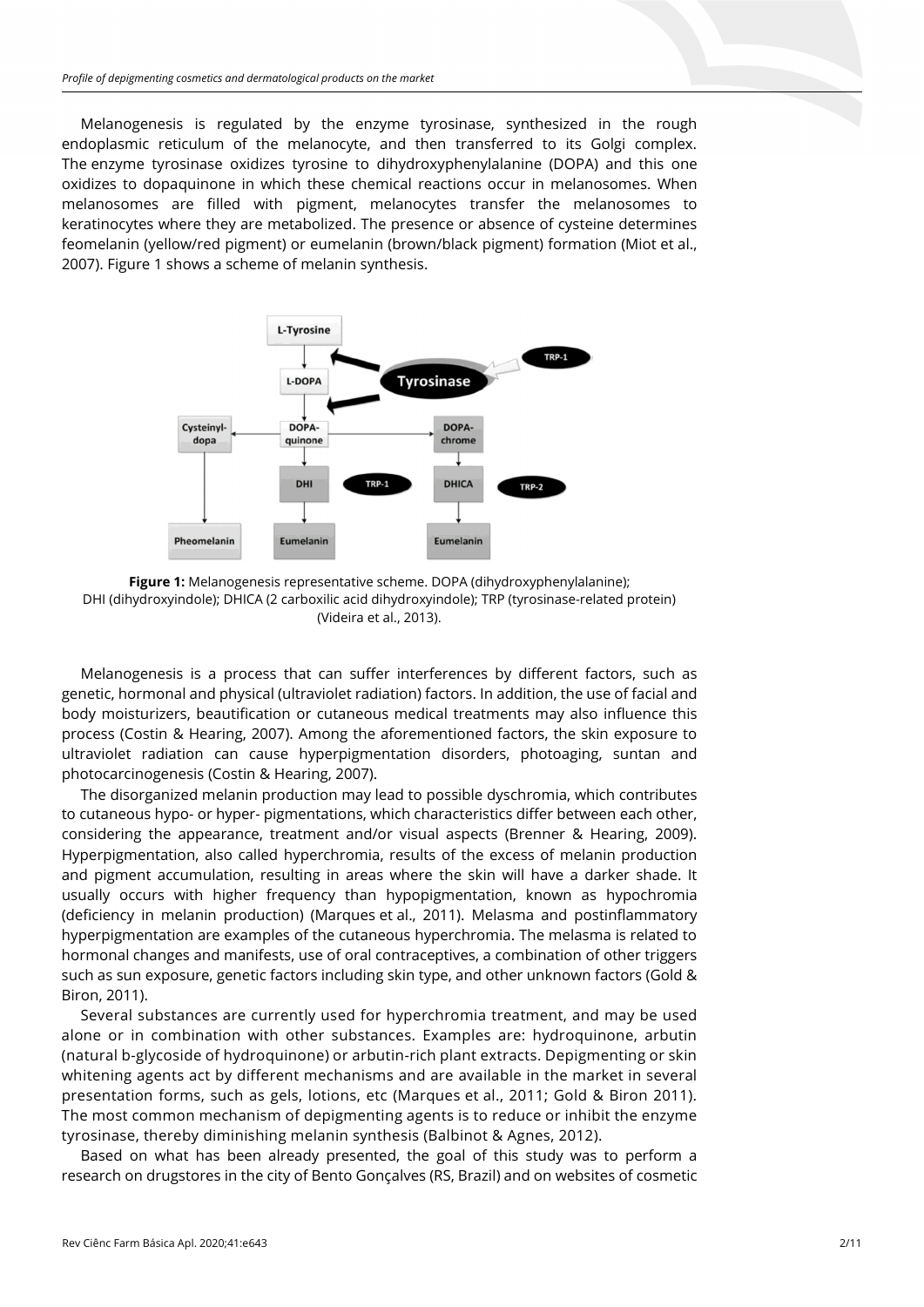products, in order to identify which are the main depigmenting agents used on products with bleaching action available on the market.

# **2. MATERIALS AND METHODS**

The search for products with depigmenting action was carried out in pharmacies and drugstores in the city of Bento Gonçalves, RS, Brazil, where 14 establishments were visited. The search for the products were also carried out on the internet, on websites of national and international brands of cosmetics. Data search was performed on Lilacs, Medline, Pubmed, Scielo, and others databases. The keywords applied were: depigmenting, hyperchromia, kojic acid, arbutin, ascorbic acid, hydroquinone and glycolic acid. Priority was given to the use of articles published between the years 2010 and 2018 however; older articles were also used due to their consecrated information.

This study was characterized by being an exploratory descriptive research and for data collection, it was used the software *Excel* 14.4.5.

# **3. RESULTS**

Altogether 45 products were found presenting depigmenting action and may or may not have combined functions. There were 45 products evaluated, in which 8 of them were classified as drugs. The others 37 remained products were evaluated and classified as cosmetics.

Composition analysis of depigmenting products were evaluated in this study and it allowed to evidence the presence of 59 different active substances. Among them, the most recurrent active substances found are listed in Table 1.

| Depigmenting actives (INCI name) | Frequency (%) |  |
|----------------------------------|---------------|--|
| Kojic acid                       | 23.8          |  |
| Arbutin                          | 18.0          |  |
| Ascorbic acid                    | 13.7          |  |
| Hydroquinone                     | 11.9          |  |
| Glycolic acid                    | 11.9          |  |
|                                  |               |  |

**Table 1.** Majority of active substances described on researched products labels.

The combination of two or more active substances with depigmenting action was verified in 78% of the studied products and, only 22% presented an isolated active substance (Figure 2).

# **Actives Association (%)**

 $\blacksquare$  one active  $\blacksquare$  two actives substances  $\blacksquare$  three active substances



Figure 2: Percentage of active substances associated or not in the consulted products.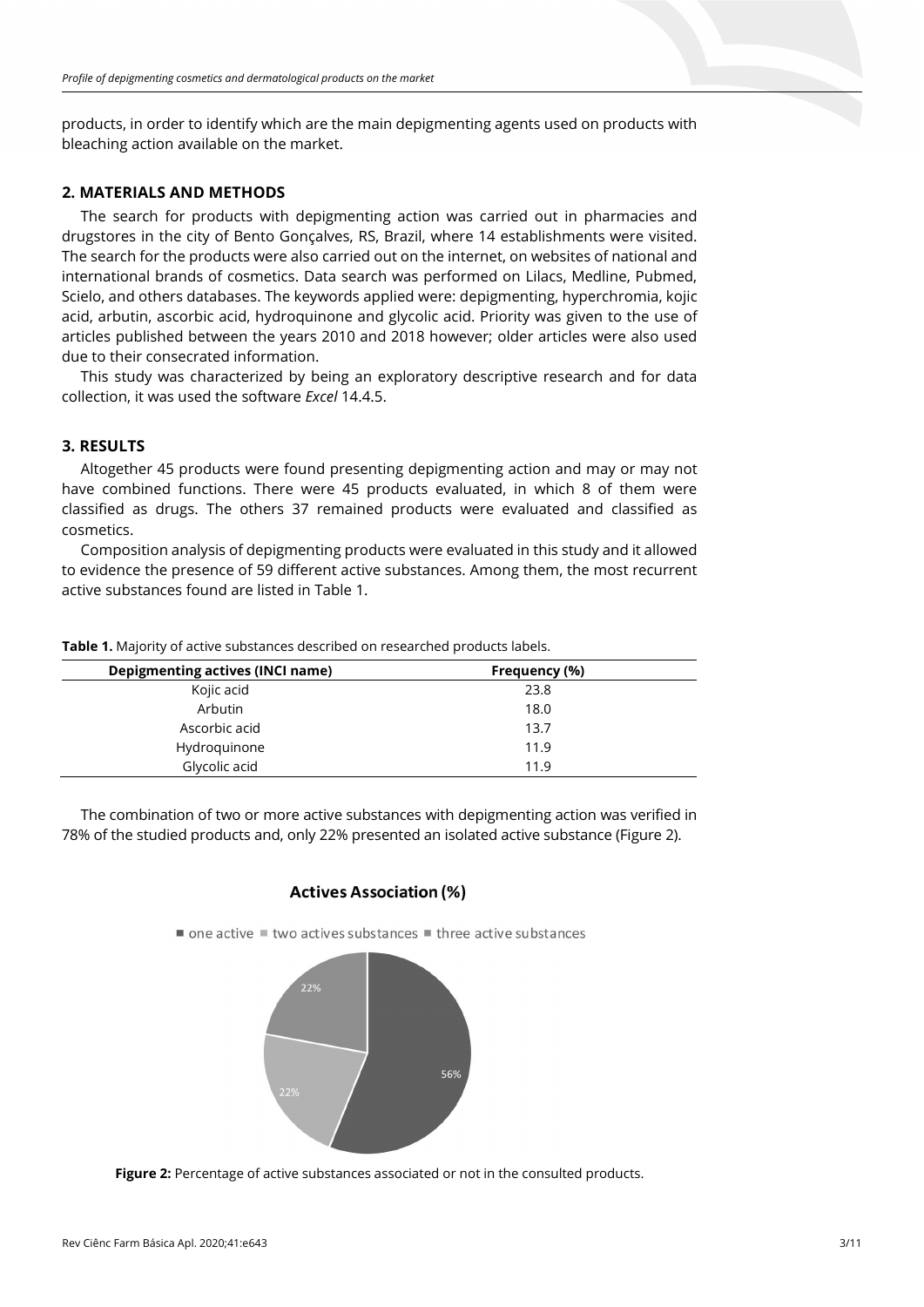Considering that products performance may be related to the vehicle in which the active substance is incorporated, it was also analyzed the most frequent vehicles among the studied products. According to Figure 3, it is possible to observe that creams were the most used vehicles (58%) followed by cream gel, serum and hydrophilic gel.



Figure 3: Percentage of used vehicles on studied products.

By analyzing the contained information in studied products' labels, it was possible to identify among the 45 found products, that 71% had additional functions related in the label. This includes anti-aging (20% of the products) and sunscreen protection factor (26% of the products) indication.

# **4. DISCUSSION**

The information of evaluated products was analyzed from the labels and are discussed hereinafter.

# **4.1 Regulatory aspects**

There were 45 products evaluated, in which 8 of them were classified as drugs. This observation was possible due to secondary packaging label analysis, such as MS (MS: Ministério da Saúde - Health Ministry) registration number, whose numeration begins with the digit "1". According to National Health Surveillance Agency (Agência Nacional de Vigilância Sanitária *- ANVISA*), drug registration numbers are composed of the abbreviation MS followed by thirteen digits and the first digit is the one that will classify the product, e.g., 1.2700.0002.001-9 for drugs, 2.1888.0006.001-7 for cosmetics and 6.2109.0008.001-1 for food products. The remaining digits refer to the enterprise operation authorization - AFE (five first digits), product (four next digits) and product presentation (three next digits) and verification code (last digit) (Brasil, 2010).

The others 37 remained products were evaluated and classified as cosmetics by the label observing with the MS registration number beginning with the digit "2" or the MS abbreviation followed by RDC 343/2005, current legislation in the research's period (Brasil, 2005b).

RDC 67, from October  $8<sup>th</sup>$ , 2007, defines drug as a pharmaceutical product, obtained for prophylactic, curative, palliative or diagnostic purposes (Brasil, 2007). On the other hand, according to RDC 211, from July 14<sup>th</sup>, 2005, cosmetics are intended for skin, nails and hair's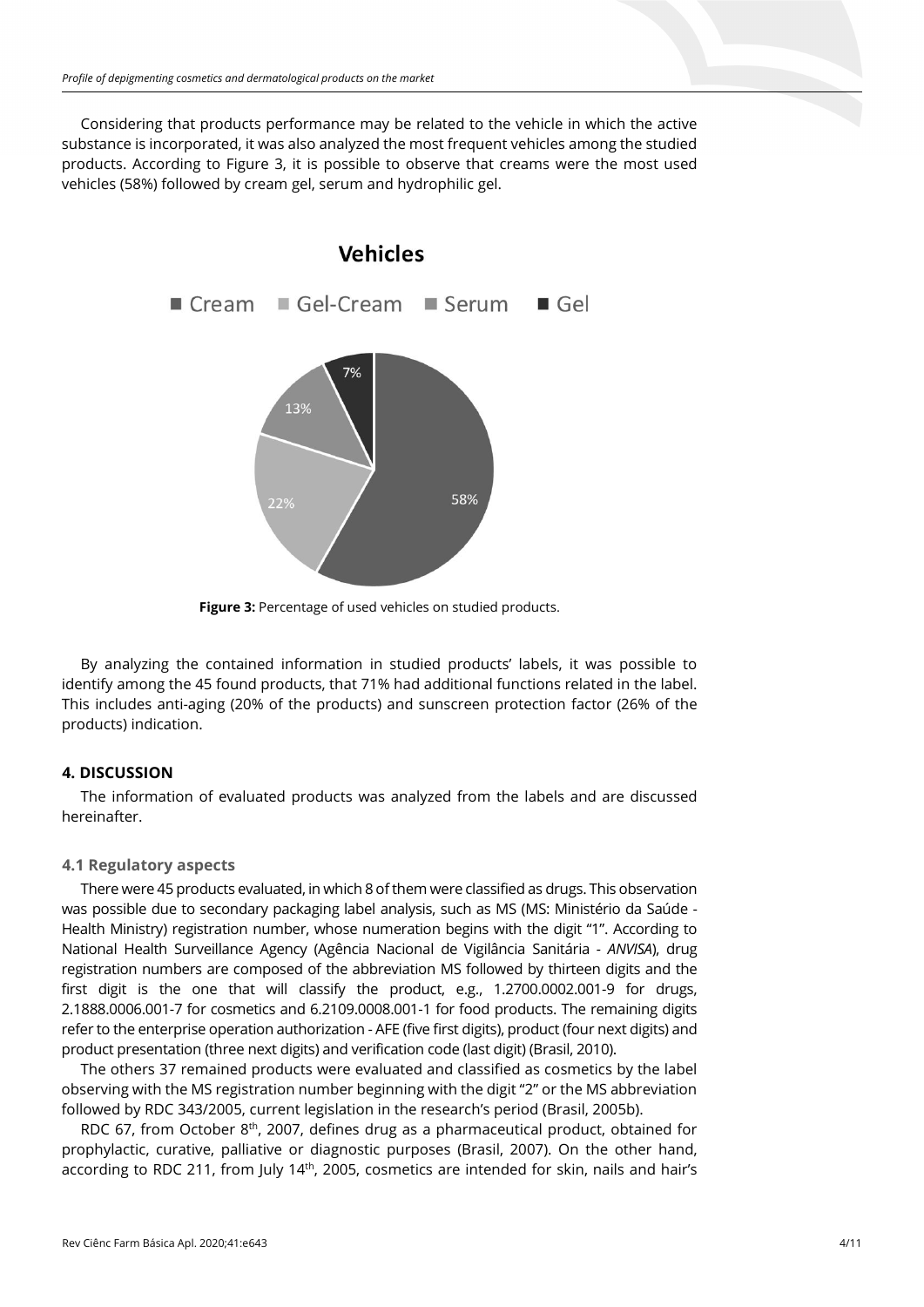protection or beautification (Brasil, 2005a). Therefore, drugs can modify the skin physiology and require studies to prove their efficacy and safety, while cosmetics acts on skin surface not causing physiology modifications.

RDC 7, from February 10<sup>th</sup>, 2015, classifies cosmetics as grade 1 or 2 products. According to the resolution, depigmenting cosmetics are classified as grade 2 products being necessary to establish safety and efficacy's evidences, as well as product information about care and use (Brasil, 2015).

# **4.2 Active substances**

According the dates showed in the Table 1, Kojic acid, Arbutin, Ascorbic acid, Hydroquinone, Glycolic acid were the substances that most appreciated in the evaluated products;

#### *4.2.1 Kojic acid*

It was found kojic acid (5-hydroxy-2-hydroxymethyl-4H-pyran-4-one) in 14 products. It is an antimicrobial substance produced by fungi and bacteria such as *Acetobacter*, *Aspergillus* and *Penicillium* species. Kojic acid is a potent and non-cytotoxic depigmenting agent generally used at concentrations between 1 to 3%. It acts inhibiting tyrosinase by ions chelation and, consequently, inhibiting melanogenesis (Monteiro et al., 2013). The Scientific Committee on Consumer Products concluded that the use of kojic acid at a maximum concentration of 1.0% in skin care formulations poses a risk to the health of the consumer (Scientific Committee on Consumer Products, 2008). For safety reasons, kojic acid is banned in cosmetic products in certain countries such as Japan, Korea, and Switzerland (Gold & Biron, 2011).

The advantage of using kojic acid is due to the softness on the skin, since it does not cause skin irritation nor photo sensibility, so it can be used during daytime. It is easily incorporated into formulations, although it presents some instability due to oxidation becoming gradually yellow or brown in oxygen presence. This degradation may be avoided by the addition of chelators and antioxidants (Gonchoroski & Corrêa, 2005).

Apart from the whitening action on the skin, it is also known to have photo protective, anti-inflammatory and analgesic actions. It is usually used combined with other depigmenting agents, e.g. glycolic acid (Costa et al., 2012). Kojic acid secondary effects are erythema, skin sensitization and contact dermatitis however, Monteiro et al. (2013) presented that any of the evaluated patients on their study exhibited the cited effects, only one patient reported a burning sensation.

#### *4.2.2 Arbutin*

Arbutin is a depigmenting agent derived from hydroquinone and naturally occurs in some plant families, such as *Lamiaceae*, *Ericaceae* and *Rosaceae*. It competitively inhibits tyrosinase by cupper atom interaction at the enzyme's center, being capable of suppressing melanin biosynthesis. It was reported in the literature safety tests on use of this active substance for cosmetic preparation, however, there have been studies using animals that have revealed toxic effects at hepatic, renal and carcinogenic level (Costa et al., 2010; Lopes, 2015; Uchida et al., 2014). Among the studied products, 10 presented arbutin as active substance.

#### *4.2.3 Ascorbic acid*

Ascorbic acid, also known as vitamin C, was found in 8 products. It is one of the oldest active substances with depigmenting function. It was originally obtained from citric fruits such as orange, lemon and acerola. Its action's mechanism blocks tyrosinase and keeps melanin in reduced and bleached form besides its tonic and restructuring skin action. It also inhibits free radical formation, stimulating collagen and fibroblasts synthesis, preventing aging signs. Ascorbic acid has low stability in topical formulations and emulsions water phase in addition to skin penetration difficulty, which may limit its use (Neves, 2013).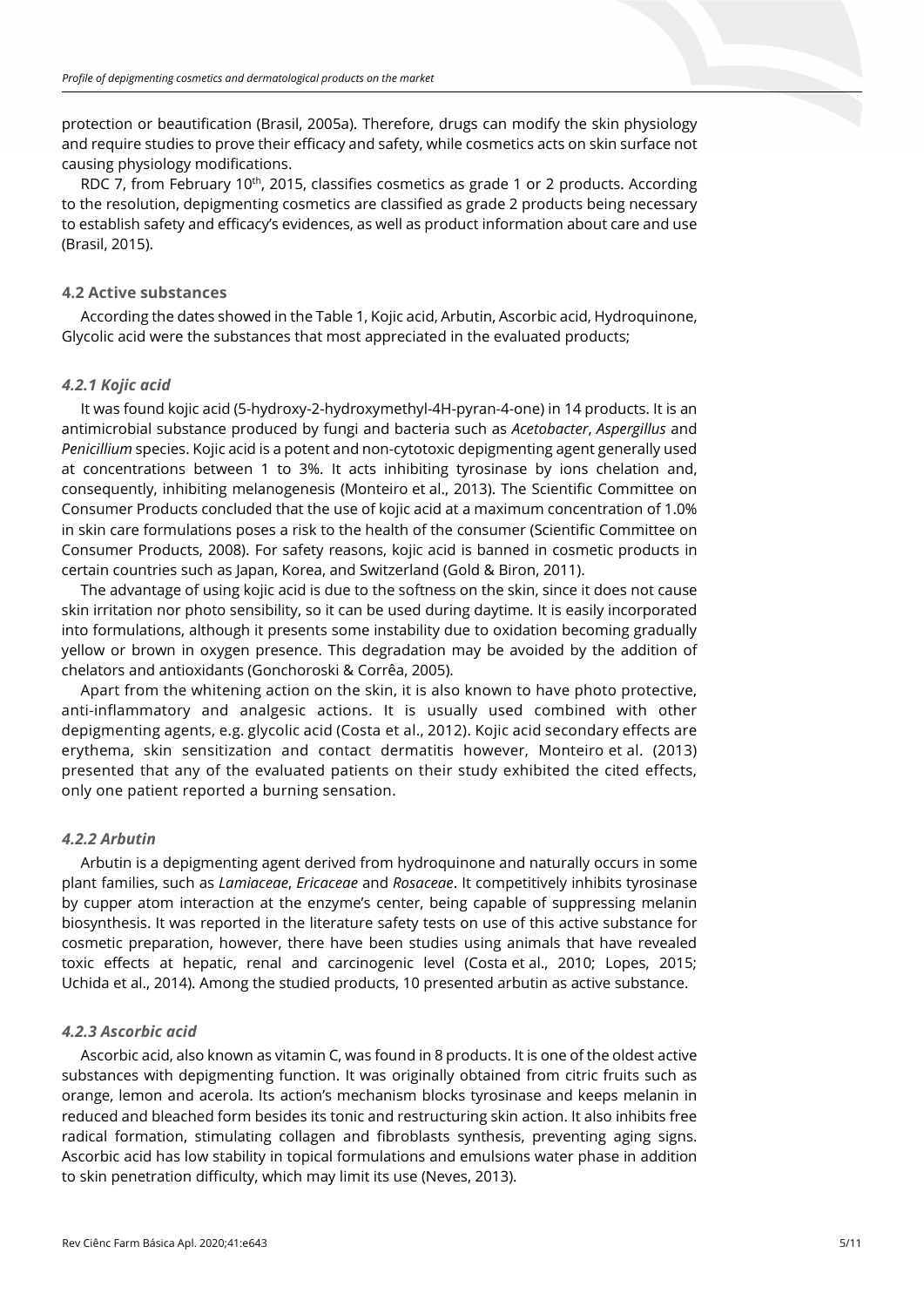The National Health Surveillance Agency (ANVISA) provided in 2001, and later updated in 2004, the Technical Opinion n° 3, which guides about acid ascorbic use in cosmetics. This Technical Opinion was elaborated considering the active substance use increasing for the purpose of whitening, antioxidant and collagen synthesis stimulant. Cosmetic products containing ascorbic acid and its derivatives are now classified as grade 2 and their safety and efficacy to use in humans must be proven (Brasil, 2001).

#### *4.2.4 Hydroquinone*

Hydroquinone is a phenolic derivative in the form of colorless or white crystals, with a sweet taste, incompatible with alkalis, ferric salts and oxidizing agents. Considered reference as depigmenting agent, it is the most prescribed active substance by dermatologists to the treatment of hyperpigmentations (Frasson & Canssi, 2009; Gaedtke, 2011).

Depigmentation with hydroquinone is not immediate because its mechanism mainly interferes in melanin production, inhibiting enzyme tyrosinase activity and causing melanocyte cytotoxicity. Because it is a water-soluble substance, it is easily incorporated into formulations, although, it rapidly oxidizes when in contact with air becoming brown. Its usual concentration in formulations is from 2% to 10% and its effectiveness is proportional to its concentration. It can cause skin irritation and photosensitization in all concentrations (Frasson & Canssi, 2009; Gaedtke, 2011).

If used in doses up to 300 mg/kg is not toxic for fetal formation, however this drug is classified as category C by the Food and Drug Administration (FDA), and as grade 2 according to ANVISA. Thus, products containing hydroquinone should be used properly and carefully (Brasil, 2015; Reszko et al., 2009).

Obtained depigmentation is reversible. Discontinuation of treatment may simply lead to melanin synthesis again. The effect usually occurs after one month, and it should not last longer than three months (Gaedtke, 2011). In recent years, use of hydroquinone has become controversial, leading to its withdrawal from European and parts of Asian market (Food and Drug Administration, 2006). The reason was the increasing ochronosis report numbers, therefore, the mechanism of hydroquinone-induced ochronosis remains unknown (Reszko et al., 2009). Among the researched products, 6 contained hydroquinone in their formulation being three products used as unique active substance.

# *4.2.5 Glycolic acid*

Glycolic acid was identified in 6 of the forty-five researched products. The substance is an alpha-hydroxy acid extracted from sugar cane. It acts as chemical exfoliator promoting the superficial cell renewal and dispersing melanin on epidermis basal layer thus, increasing depigmenting agents skin penetration. It also improves the texture, tonus and skin tone uniformity. It is usually used in concentration between 50 to 70%, promoting total epidermolysis, keratinocytes separation and formation of new elastin and collagen fibers (Balbinot & Agnes, 2012).

It was possible to emphasize, by analyzing the obtained results, among the major frequency active substances, the kojic acid, arbutin, ascorbic acid and hydroquinone were the ones that act inhibiting the tyrosinase enzyme. Meanwhile, glycolic acid promotes peeling and stimulates new skin cells synthesis, therefore, reducing hyperpigmentation appearance (Balbinot & Agnes, 2012).

The literature consulted presents other mechanisms of hyperchromia reduction. Among them, it is possible to stand out the following examples (Gold & Biron, 2011; Hirokawa & Noda, 2008):

- melanocytes de-characterization or destruction, by antioxidants compounds, that will alter metabolic reactions by oxygen depletion;
- interference in the biosynthesis of melanin and its precursors;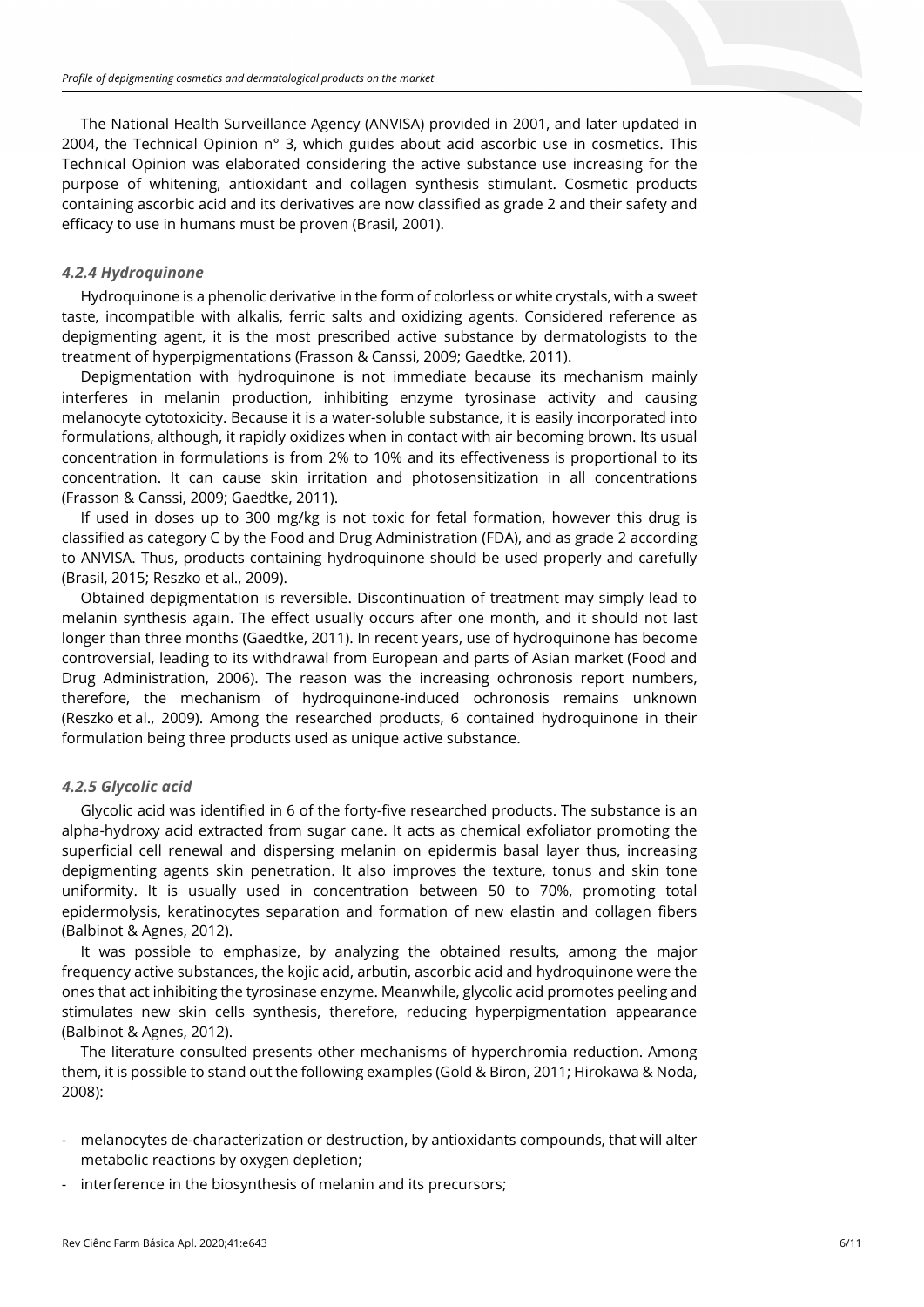- tyrosinase inhibition or inactivation;
- interference in the transport of melanin granules to keratinocytes;
- alteration (reduction) of brown melanin present in melanosomes (oxidized form) to a lighter coloration (reduced form).

During this study, it was possible to identify other actives substances on researched products. In addition, other ingredients acting by tyrosinase enzyme inhibition were found, such as mandelic acid, phytic acid, and bearberry extract. Bearberry extract acts degrading the existing skin melanin. Retinoic acid, also called vitamin A or tretinoin was found in 8% of the studied products. This ingredient acts dispersing melanin granules inside keratinocytes, interfering on melanosomes transfer and accelerating cellular renewal. Dioic acid, which was found in one product, acts by reducing tyrosinase enzyme production mechanism (Cesário, 2015; Franco et al., 2012; Neves, 2013).

# **4.3 The combination of depigmenting actives**

Depigmenting agents' combination may happen among active substances, which present the same mechanisms, thus intensifying their actions, or among depigmenting agents with differentiated mechanisms of action. Active substances combination aims for products effectiveness, leading to greater chemical stability and faster and longer results to the patient. It is important to emphasize that a special care is required, once each substance has its own characteristics, and it is important to verify possible active combinations in order to maintain physical-chemical characteristics and formulation stability related to therapeutic, toxicological and microbiological aspects (Costa et al., 2010; Martins & Oliveira, 2015).

The most commonly active combination found (20% of the products) was glycolic acid with actives substances that inhibit action of tyrosinase enzyme, for example kojic acid or hydroquinone. Glycolic acid has exfoliating action reducing excessive pigmentation caused by hypermelogenis in affected areas (Gonchorosk & Corrêa, 2005; Gold & Biron, 2011). Its association with kojic acid and hydroquinone makes these ingredients more potent due to the capacity of glycolic acid to reduce the corneal layer and softens cellular cement increasing skin permeation and optimizing the bleaching effect (Martins & Oliveira, 2015; Steiner et al., 2009).

The present study also allowed to evidence depigmenting actives combined with exfoliating agents. This observation may be related with the fact that exfoliators can reduce epidermis thickness favoring other actives substances permeability. In addition, by mechanical action it is possible to remove skin superficial pigmentations (Martins & Oliveira, 2015; Neves, 2013).

Another combination found was among hydroquinone, tretinoin and fluocinolone acetonide. Fluocinolone is a corticosteroid classified as anti-inflammatory and tretinoin has keratolytic activity. The association such ingredients was verified in 9% of researched products. Studies have shown that hydroquinone and retinoic acid effect is optimized when both are used in combination with corticosteroids such as fluocinolone, for example (Cestari et al., 2007a; Chan et al., 2008; Cestari et al., 2007b; Grimes, 2007).

Triple combination regimen is more effective first-line treatment for melasma than monotherapies with a bleaching agent acting alone (Godse, 2009; Shankar et al., 2014). The combination of hydroquinone, retinoic acid and a topical steroid in concentrations of 5%, 0.1% and 0.1%, respectively, is capable of enhance the efficacy of each active substance, shortening the duration of therapy and reducing the risk of adverse effects (Torok et al., 2005). Tretinoin, or retinoic acid, prevents hydroquinone oxidation and favors epidermal penetration while the steroid reduces skin irritation caused by the other two active substances. The steroid also suppresses biosynthetic and secretory functions of melanocytes, leading to an early response in melasma (Godse, 2009; Shankar et al., 2014).

The US Food and Drug Administration have approved the combination of 4% hydroquinone, 0.05% tretinoin and 0.01% fluocinolone acetonide for the treatment of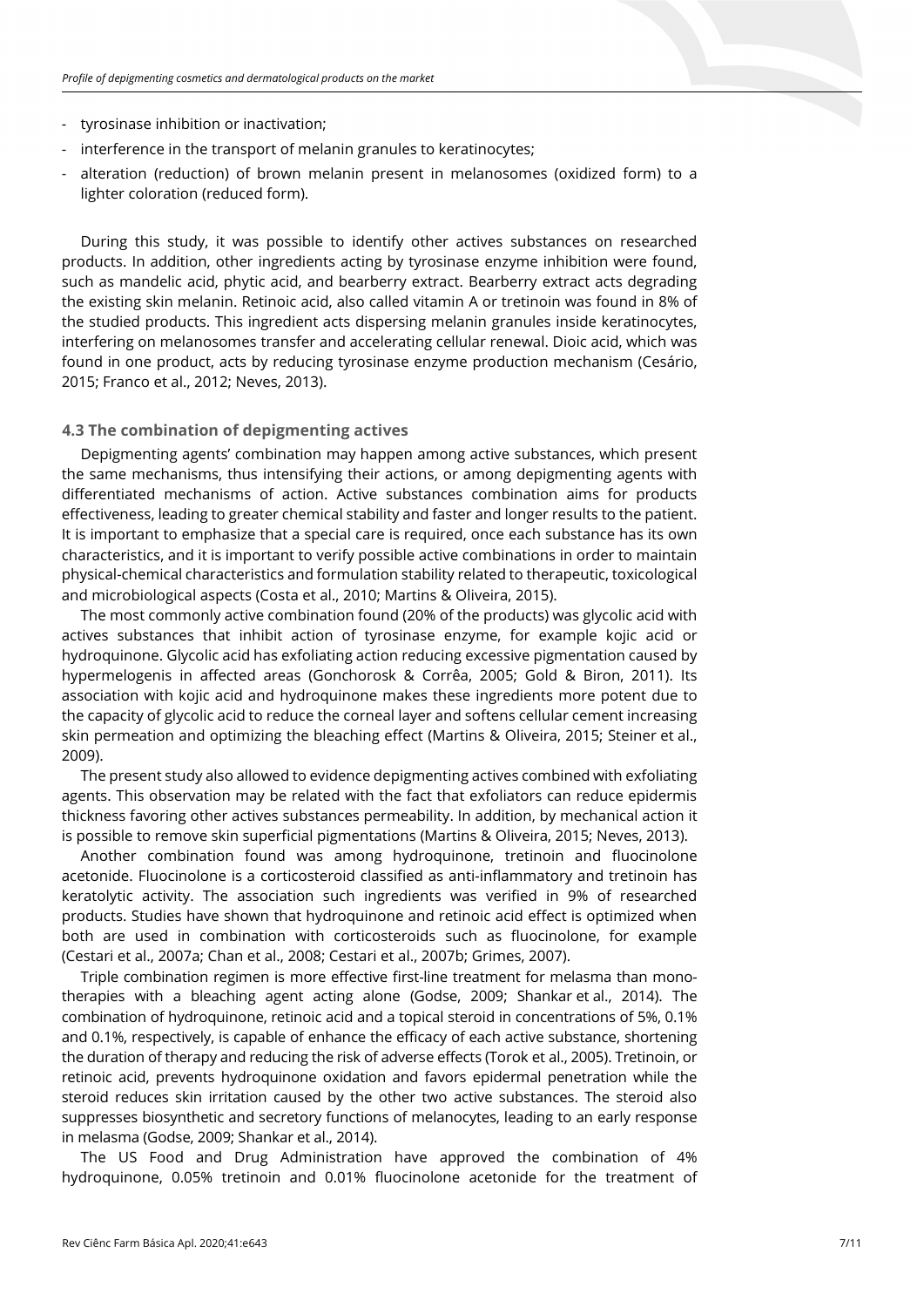melasma (Torok et al., 2005; Torok, 2006). The safety and efficacy of the combination was assured to be superior to 12 weeks not causing skin atrophy or severe adverse effects (Shankar et al., 2014).

# **4.4 Formulations vehicles**

Regarding the use of emulsified vehicles under cream form, the observed preference by the manufacturers may be attributed to the easy incorporation of active substances into this system, mainly due to biphasic structure (hydrophilic/ lipophilic), better dissolved ingredients distribution in droplets of internal phase and spreadabillity on skin surface (Estanqueiro et al., 2016; Montenegro et al., 2015).

Creams are emulsified systems of semisolid consistency, composed by two phases: one lipophilic and another hydrophilic, being each phase dispersed into another by action of an emulsifier. Emulsions allow hydrophilic or lipophilic substances incorporation, are stable formulations in a wide pH range and are easy to apply. Hydrophilic gels are aqueous systems that present limitations on lipophilic active substances incorporation. It is a system suitable for greasy skins and has stability over a wide pH range and easy application (Brasil, 2005c).

Considered as a relatively new semisolid form, gel-creams are oil-in-water systems containing a polymeric solution as thickened aqueous external phase (Rosa et al., 2016). Gelcreams have arisen as an alternative in order to diminish the amount of lipids in the formulation in the presence of lipophilic active substances and when patient exhibits greasy skin.

Serum was another kind of vehicle found in this research. This vehicle presents superior fluidity than the other vehicles found and thus it stands out for providing a faster skin penetration. Moreover, this vehicle is usually used for treating eyes area and in addition, the hyperchromias, the active substances combination may lead to expression lines attenuation.

# **4.5 Label information**

#### *4.5.1 Anti-aging action*

Cutaneous hyperchromia may be related to the advancement of patient's age, as well as genetic, hormonal and sun exposure factors. Thus, it is useful to combine with depigmenting agents, anti-aging active substances in order to make possible hyperchromia treatment and preventing signs of aging. The anti-aging agents found were hyaluronic acid, retinaldehyde, vitamin E and several plant extracts presenting antioxidant action (Neves, 2013).

#### *4.5.2 Sunscreen*

Ultraviolet (UV) radiation has a very significant effect on the appearance of cutaneous hyperchromia. It happens because UVA rays oxidize and darken the colorless melanin precursors and UVB rays multiply active melanocytes and stimulate melanin synthesis. Patients undergoing hyperchromia treatment must be advised to protect their skin from the sun with extreme caution by using high protection sunscreens (≥ SPF 30) in order to obtain the expected treatment result. In addition, during the use of products with depigmenting action, the skin becomes more sensitive and can suffer damage by solar radiation. This is considered a strong reason to use sunscreen throughout treatment. During summer, it is usual that patients undergoing hyperchromia treatment, and who have used depigmenting agents during winter, present resections (Neves, 2013; Silva, 2013).

By means of the above mentioned, it can be concluded that there are several formulations with depigmenting agents currently on the market. The researched products presented, mainly, the combination of active substances with depigmenting action through the synergism of different mechanisms. The use of active substances consecrated by depigmenting action and the absence of new depigmenting substances with such purpose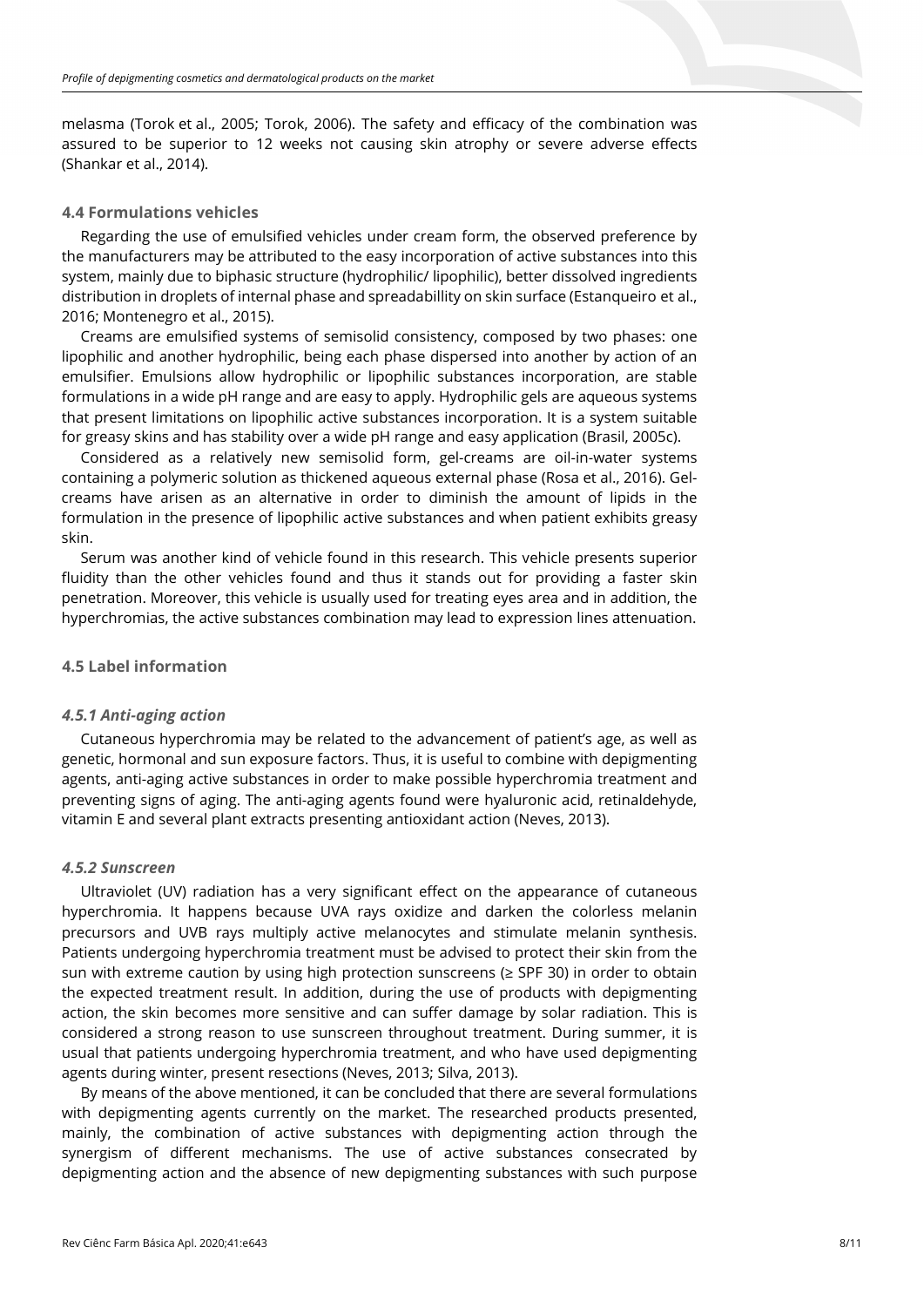was also observed. In addition, in order to achieve the best results, it is essential the patient's guidance by healthcare professionals to provide the necessary care, especially concerning about sun exposure, during the use of cosmetics or medication with depigmenting action.

# **REFERENCES**

- Balbinot F, Agnes EJ. Avaliação da estabilidade físico-química de emulsões contendo associação de ácido glicólico e hidroquinona [trabalho de conclusão de curso]. Criciúma: Universidade do Extremo Sul Catarinense; 2012.
- Baron JM, Skazik C. Research in practice: the second barrier of the human skin. J Dtsch Dermatol Ges. 2010;8(3):155-8[. http://dx.doi.org/10.1111/j.1610-0387.2009.07217\\_supp.x.](https://doi.org/10.1111/j.1610-0387.2009.07217_supp.x) [PMid:19751223.](https://www.ncbi.nlm.nih.gov/entrez/query.fcgi?cmd=Retrieve&db=PubMed&list_uids=19751223&dopt=Abstract)
- Brasil. Agência Nacional de Vigilância Sanitária. Câmara Técnica de Cosméticos. Parecer Técnico nº 3: Utilização de vitamina C em produtos cosméticos. Brasília; 29 jun 2001.
- Brasil. Agência Nacional de Vigilância Sanitária. Resolução no 211, de 14 e julho de 2005. Estabelece a Definição e a Classificação de Produtos de Higiene Pessoal, Cosméticos e Perfumes, conforme Anexo I e II desta Resolução e dá outras definições. Diário Oficial da União; Brasília; 18 jul 2005a.
- Brasil. Agência Nacional de Vigilância Sanitária. Resolução no 343, de 13 e dezembro de 2005. Institui novo procedimento totalmente eletrônico para a Notificação de Produtos de Higiene Pessoal, Cosméticos e Perfumes de Grau 1 e dá outras providências. Diário Oficial da União; Brasília; 15 dez 2005b.
- Brasil. Ministério da Saúde. Agência Nacional de Vigilância Sanitária. Formulário naciona. Brasília: Ministério da Saúde, 2005c.
- Brasil. Ministério da Saúde. Agência Nacional de Vigilância Sanitária. Resolução nº 67, de 8 de outubro de 2007. Dispõe sobre Boas Práticas de Manipulação de Preparações Magistrais e Oficinais para Uso Humano em farmácias. Diário Oficial da União; Brasília; 9 out 2007.
- Brasil. Agência Nacional de Vigilância Sanitária. Guia prático para identificação de medicamentos irregulares no mercado. Brasília: ANVISA; 2010. 24 p.
- Brasil. Agência Nacional de Vigilância Sanitária. RDC nº 7, 10 de fevereiro de 2015. Dispõe sobre os requisitos técnicos para a regularização de produtos de higiene pessoal, cosméticos e perfumes e dá outras providências. Diário Oficial da União; Brasília; 11 fev. 2015.
- Brener M, Hearing VJ. What are melanocytes really doing all day long…? : from the ViewPoint of a keratinocyte: Melanocytes – cells with a secret identity and incomparable abilities. Exp Dermatol. 2009;18(9):799–819.
- Cesário GR. Principais ativos utilizados no tratamento do melasma [trabalho de conclusão de curso]. Palmas: Centro Universitário Luterano de Palmas; 2015.
- Cestari T, Adjadj L, Hux M, Shimizu MR, Rives VP. Cost-effectiveness of a fixed combination of hydroquinone/tretinoin/fluocinolone cream compared with hydroquinone alone in the treatment of melasma. J Drugs Dermatol. 2007a;6(2):153-60. [PMid:17373174.](https://www.ncbi.nlm.nih.gov/entrez/query.fcgi?cmd=Retrieve&db=PubMed&list_uids=17373174&dopt=Abstract)
- Cestari TF, Hassun K, Sittart A, Viegas ML. A comparison of triple combination cream and hydroquinone 4% cream for the treatment of moderate to severe facial melasma. J Cosmet Dermatol. 2007b;6(1):36-9[. http://dx.doi.org/10.1111/j.1473-2165.2007.00288.x.](https://doi.org/10.1111/j.1473-2165.2007.00288.x) [PMid:17348994.](https://www.ncbi.nlm.nih.gov/entrez/query.fcgi?cmd=Retrieve&db=PubMed&list_uids=17348994&dopt=Abstract)
- Chan R, Park KC, Lee MH, Lee ES, Chang SE, Leow YH, Tay YK, Legarda-Montinola F, Tsai RY, Tsai TH, Shek S, Kerrouche N, Thomas G, Verallo-Rowell V. A randomized controlled trial of the efficacy and safety of a fixed triple combination (fluocinolone acetonide 0.01%, hydroquinone 4%, tretinoin 0.05%) compared with hydroquinone 4% cream in Asian patients with moderate to severe melasma. Br J Dermatol. 2008;159(3):697-703. [PMid:18616780.](https://www.ncbi.nlm.nih.gov/entrez/query.fcgi?cmd=Retrieve&db=PubMed&list_uids=18616780&dopt=Abstract)
- Costa A, Moisés TA, Cordero T, Alves CR, Marmirori J. Associação de emblica, licorice e belides como alternative à hidroquinona no tratamento clínico do melasma. An Bras Dermatol. 2010;85(5):613- 20. [http://dx.doi.org/10.1590/S0365-05962010000500003.](https://doi.org/10.1590/S0365-05962010000500003) [PMid:21152784.](https://www.ncbi.nlm.nih.gov/entrez/query.fcgi?cmd=Retrieve&db=PubMed&list_uids=21152784&dopt=Abstract)
- Costa A, Arruda LHF, Pereira ESP, Pereira MO, Santos FBC, Fávaro R. Estudo clínico para a avaliação das propriedades clareadoras da associação de ácido kójico, arbutin, sepiwhite® e achromaxyl® na abordagem do melasma, comparada à hidroquinona 2% e 4%. Surg Cosmet Dermatol. 2012;3:22-30.
- Costin G-E, Hearing VJ. Human skin pigmentation: melanocytes modulate skin color in response to stress. FASEB J. 2007;21(4):976-94[. http://dx.doi.org/10.1096/fj.06-6649rev.](https://doi.org/10.1096/fj.06-6649rev) [PMid:17242160.](https://www.ncbi.nlm.nih.gov/entrez/query.fcgi?cmd=Retrieve&db=PubMed&list_uids=17242160&dopt=Abstract)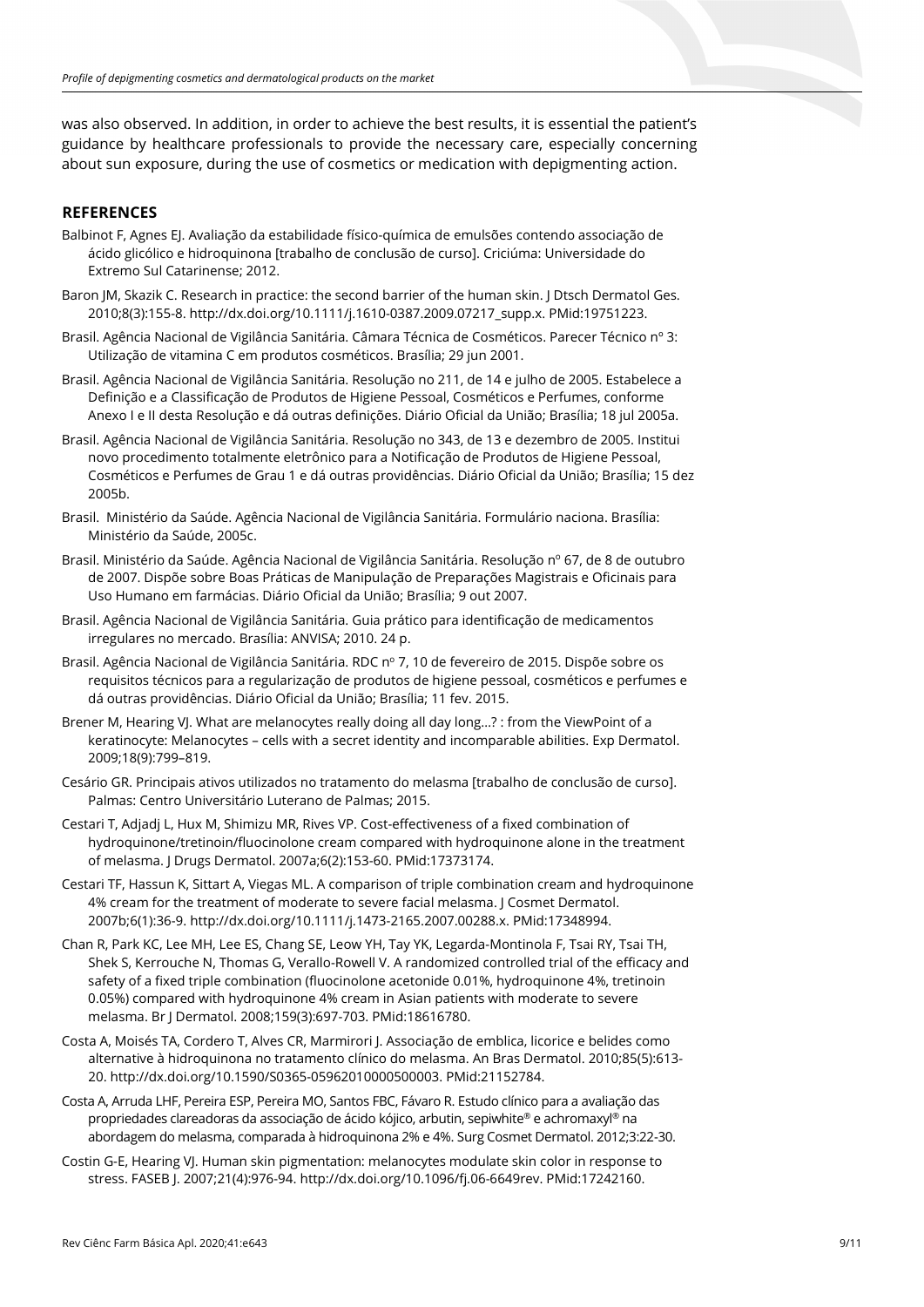- Estanqueiro M, Amaral MH, Sousa Lobo JM. Comparison between sensory and instrumental characterization of topical formulations: impact of thickening agentes. Int J Cosmet Sci. 2016;38(4):389-98. [http://dx.doi.org/10.1111/ics.12302.](https://doi.org/10.1111/ics.12302) [PMid:26700373.](https://www.ncbi.nlm.nih.gov/entrez/query.fcgi?cmd=Retrieve&db=PubMed&list_uids=26700373&dopt=Abstract)
- Food and Drug Administration FDA. Department of Health and Human Services. Skin bleaching drug products for overthe- counter human use; proposed rule. Fed Regist. 2006;71:51146-55.
- Franco DCZ, Carvalho GSG, Rocha PR, Teixeira RS, Silva AD, Raposo NRB. Inhibitory effects of resveratrol analogs on mushroom tyrosinase activity. Molecules. 2012;17(10):11816-25. [http://dx.doi.org/10.3390/molecules171011816.](https://doi.org/10.3390/molecules171011816) [PMid:23047482.](https://www.ncbi.nlm.nih.gov/entrez/query.fcgi?cmd=Retrieve&db=PubMed&list_uids=23047482&dopt=Abstract)
- Frasson APZ, Canssi CM. Análise da qualidade de cremes com hidroquinona 2% manipulados no município de Ijuí/RS. Rev Cienc Farm Basica Apl. 2009;29(2):197-201.
- Gaedtke GN. Abordagem terapêutica do melasma na gestação revisão bibliográfica [trabalho de conclusão de curso]. Curitiba: Universidade Tuiuti do Paraná; 2011.
- Godse KV. Triple combination of hydroquinone, tretinoin and mometasone furoate with glycolic acid peels in melasma. Indian J Dermatol. 2009;54(1):92-3[. http://dx.doi.org/10.4103/0019-5154.49005](https://doi.org/10.4103/0019-5154.49005)[.](https://www.ncbi.nlm.nih.gov/entrez/query.fcgi?cmd=Retrieve&db=PubMed&list_uids=20049286&dopt=Abstract) [PMid:20049286.](https://www.ncbi.nlm.nih.gov/entrez/query.fcgi?cmd=Retrieve&db=PubMed&list_uids=20049286&dopt=Abstract)
- Gold MH, Biron J. Efficacy of a novel hydroquinone-free skin-brightening cream in patients with melisma. J Cosmet Dermatol. 2011;10(3):189-96[. http://dx.doi.org/10.1111/j.1473-](https://doi.org/10.1111/j.1473-2165.2011.00573.x) [2165.2011.00573.x.](https://doi.org/10.1111/j.1473-2165.2011.00573.x) [PMid:21896130.](https://www.ncbi.nlm.nih.gov/entrez/query.fcgi?cmd=Retrieve&db=PubMed&list_uids=21896130&dopt=Abstract)
- Gonchoroski DD, Côrrea GM. Tratamento de hipercromia pós-inflamatória com diferentes formulações clareadoras. Infarma. 2005;17(3/4):84-8.
- Grimes PE. An efficacy study of 3 commercially available hydroquinone 4% treatments for melasma. Cutis. 2007;80(6):497-502. [PMid:18246882.](https://www.ncbi.nlm.nih.gov/entrez/query.fcgi?cmd=Retrieve&db=PubMed&list_uids=18246882&dopt=Abstract)
- Hirokawa N, Noda Y. Intracellular transport and kinesin superfamily proteins, KIFs: structure, function, and dynamics. Physiol Rev. 2008;88(3):1089-118[. http://dx.doi.org/10.1152/physrev.00023.2007](https://doi.org/10.1152/physrev.00023.2007)[.](https://www.ncbi.nlm.nih.gov/entrez/query.fcgi?cmd=Retrieve&db=PubMed&list_uids=18626067&dopt=Abstract) [PMid:18626067.](https://www.ncbi.nlm.nih.gov/entrez/query.fcgi?cmd=Retrieve&db=PubMed&list_uids=18626067&dopt=Abstract)
- Lopes AAS. Inibidores de tirosinase e novas técnicas laboratoriais de separação de produtos naturais bioactivos. [dissertação]. Lisboa: Escola de Ciências e Tecnologias da Saúde, Universidade Lusófona de Humanidades e Tecnologias; 2015.
- Marques LAM, Sasai LCS, Musa LF. Preparación de un modelo de atención farmacéutica a los usuarios de formulas magistrales con despigmentantes cutáneos. Rev Eletronica Farm. 2011;VIII(2):108-20.
- Martins VCS, Oliveira SP. Estudo dos benefícios do tratamento de melasma por intermédio do ácido kójico associado ao ácido glicólico [trabalho de conclusão de curso]. [Curitiba]: Universidade Tuiuti do Paraná; 2015.
- Miot LDB, Miot HA, Silva MG, Marques MEA. Estudo comparativo morfofuncional de melanócitos em lesões de melasma. An Bras Dermatol. 2007;82(6):529-34[. http://dx.doi.org/10.1590/S0365-](https://doi.org/10.1590/S0365-05962007000600005) [05962007000600005.](https://doi.org/10.1590/S0365-05962007000600005)
- Monteiro RC, Kishore BN, Bhat RM, Sukumar D, Martis J, Ganesh HK. A Comparative Study of the Efficacy of 4% Hydroquinone vs 0.75% Kojic Acid Cream in the Treatment of Facial Melasma. Indian J Dermatol. 2013;58(2):157[. http://dx.doi.org/10.4103/0019-5154.108070.](https://doi.org/10.4103/0019-5154.108070) [PMid:23716817.](https://www.ncbi.nlm.nih.gov/entrez/query.fcgi?cmd=Retrieve&db=PubMed&list_uids=23716817&dopt=Abstract)
- Montenegro L, Rapisarda L, Ministeri C, Puglisi G. Effects of lipids and emulsifiers on the physicochemical and sensory properties of cosmetic emulsions containing vitamin E. Cosmetics. 2015;2(1):35-47[. http://dx.doi.org/10.3390/cosmetics2010035.](https://doi.org/10.3390/cosmetics2010035)
- Neves BP. Revisão de literatura sobre melasma: enfoque no tratamento [trabalho de conclusão de curso]. Alfenas: Faculdades Unidas do Norte de Minas, Instituto de Ciências da Saúde; 2013.
- Reszko AE, Berson D, Lupo MP. Cosmeceuticals: practical applications. Dermatol Clin. 2009;27(4):401- 16, v[. http://dx.doi.org/10.1016/j.det.2009.08.005.](https://doi.org/10.1016/j.det.2009.08.005) [PMid:19850190.](https://www.ncbi.nlm.nih.gov/entrez/query.fcgi?cmd=Retrieve&db=PubMed&list_uids=19850190&dopt=Abstract)
- Rosa P, Santos JD, Lehmen TF, Weber J, Flores FC, Silva CB, Oliveira SM, Brusco I, Milani GB, Adams AI. In vitro and in vivo evaluation of a desonide gel-cream photostabilized with benzophenone-3. Drug Dev Ind Pharm. 2016;42(1):19-27[. http://dx.doi.org/10.3109/03639045.2015.1022554](https://doi.org/10.3109/03639045.2015.1022554)[.](https://www.ncbi.nlm.nih.gov/entrez/query.fcgi?cmd=Retrieve&db=PubMed&list_uids=25775013&dopt=Abstract) [PMid:25775013.](https://www.ncbi.nlm.nih.gov/entrez/query.fcgi?cmd=Retrieve&db=PubMed&list_uids=25775013&dopt=Abstract)
- Scientific Committee on Consumer Products SCCP. Opinion on kojic acid [Internet]. União Européia: EU; 2008 [cited 2010 Sep 20]. Available from: http://ec.europa.eu/health/ph\_risk/committees/04\_sccp/ docs/sccp\_o\_148.pdf